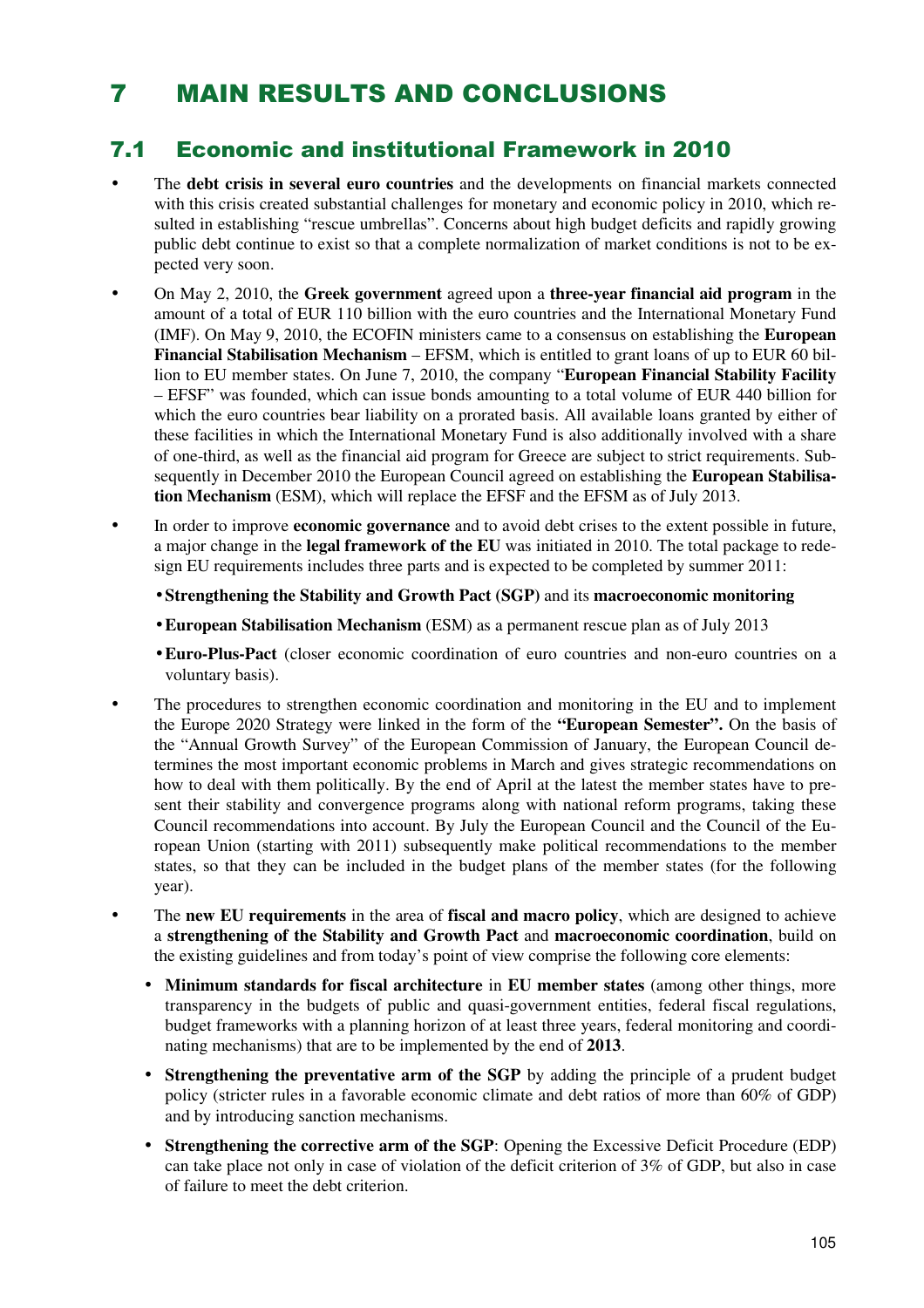- **Stronger automatic action** ("reverse coordination": European Commission recommendation in reference to **sanctions** comes into effect provided the Council does not object by a qualified majority; valid only for euro countries) and a timescale **streamlining of the Excessive Deficit Procedure**.
- **New procedures** to recognize and correct **macroeconomic imbalances** ("Excessive Imbalance Procedure – EIP") for EU member states. The evaluation is carried out on the basis of macroeconomic indicators (e.g. current account balance deficits, a high amount of foreign debt) for which the threshold for warnings is defined ("scoreboard").
- In 2010 **interest rates in EU countries** showed a historically **low level**: The three-month interest rates on the **money market** (EURIBOR) were at 0.7% in January and rose to 1% in the course of the year. Since its historically low point of 2.8% at the end of August 2010, the **10-year interest rate** of the **federal government in Austria** increased to 3.4% by the end of the year (December). The yield increase on bond markets was partly due to the improved situation, but also to the development of risk premiums. The **government-bond interest rate structure** tended to shift higher in the second half of 2010 whereby the rise in the segment for longer terms was more distinctive.
- After the massive downturn of the economy in 2009 in the wake of the global financial and economic crisis, **Austria's economy expanded** again **in 2010**: Real GDP rose by 2.1% on the previous year (2009: –3.9%). Thus domestic economic achievement was very quickly re-approaching its long-term growth path. The upswing in the economy began as early as the second half of 2009 and reached above-average dynamics starting with the second quarter of 2010. In the year under review real GDP reached the level of 2007 at approximately EUR 262 billion.

### 7.2 Fiscal Situation of Austria in 2010 according to Maastricht

#### Deficit development as well as the course of revenues and expenditures of the federal government and its sub-sectors

- Federal government intervention to support a lack of demand clearly left its mark on public budgets in Austria: The **budget deficit of the general government** rose in 2010, the year under review, to 4.6% of GDP and the **general government debt** increased to 72.2% of GDP (end of 2010). The additional burden attributable directly to the crisis affected mainly the **federal government level**.
- **In spite of** extensive **statistic overhauls** that increased the deficit and debt level, **in 2010** at 4.6% of GDP (as of April 2011) the **general government deficit of Austria** was almost in keeping with the results that the federal government had predicted (e.g. Budgetary Notification of September 2010: 4.5% of GDP). This slight discrepancy was primarily due to the unexpectedly speedy **economic recovery**, but also due to **conservative estimates** and a **strict budget implementation**.
- In 2010, the rapid economic recovery starting with the second half of 2009 caused **tax revenues to be clearly above expectations**. **Revenues of the federal government** rose in 2010 by a total of 2.5% compared to the previous year (10-year average: +2.6% p.a.) in spite of reductions based on the tax reform of 2009 and at EUR 137.3 billion again reached the pre-crisis level. The revenue ratio fell to 48.3% of GDP (2009: 48,8% of GDP).
- Austria's **overall public tax and contribution ratio** fell in 2010. Nevertheless with a tax and contribution ratio (tax revenues, social security contributions actually paid in and imputed social security contributions including EU own resources) of 43.9% of GDP, Austria was significantly above the euro-17 average of 40.4% of GDP and above the EU-27 average of 39.8% of GDP.
- In spite of **additional expenditures brought about by the crisis** (continuation of economic programs, payments to banks, automatic stabilizers) **public expenditures** increased by 3.5% less than in the years 2006 to 2008 (average 2001 to 2010: 3.6% p.a.). In 2010 almost two-thirds of the **increase in public expenditures** totaling EUR 5.1 billion was accounted for by **monetary social benefits** to private households (e.g. pensions, support in connection with unemployment, minimum guaranteed income) and **asset transfers to market producers** (mainly grants to nationalized banks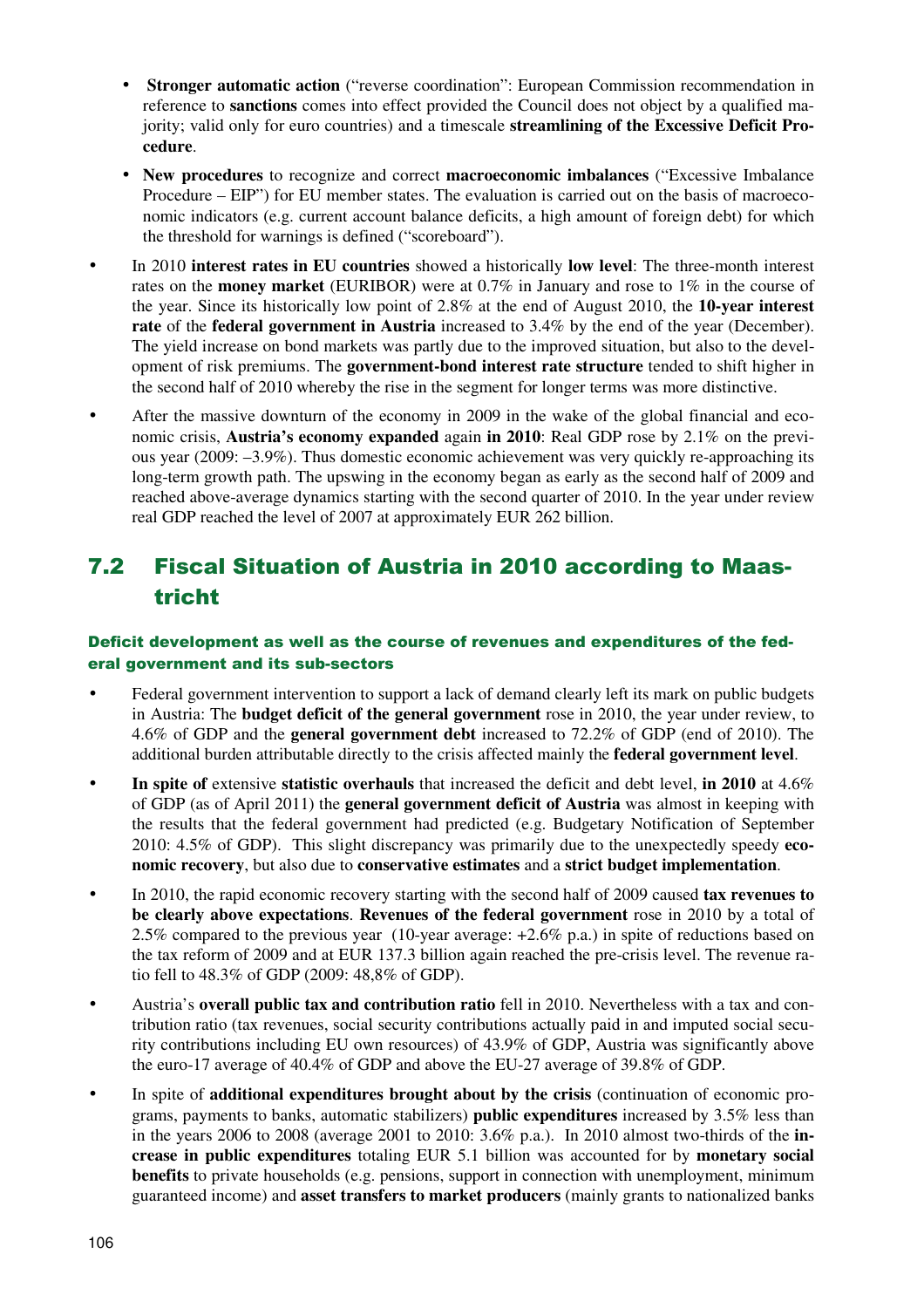to strengthen their equity capital). It can be noted that expenditures that were below those of the previous year were for fixed assets (discontinuation of purchases of military aircraft). Additionally, as a result of the low interest rate level, **no rise in expenditures** for **interest paid** was recorded. In 2010 total expenditures of the public sector reached the amount of EUR 150.4 billion or 52.9% of GDP.

- In 2010 the **public expenditure rate** measured as a percentage of GDP stood at 52.9%. It showed hardly any change on the previous year. In 2010, as in 2009 in view of the decrease in GDP, a significant growth of almost 4 percentage points was recorded. The ratio increase in 2009 illustrated the complex connections between economic performance and the budget.
- In 2010 not only did the budget deficit worsen, but also the **primary deficit** of the **general government** (budget deficit not including interest payments 2010: –5.6 billion EUR or –2.0% of GDP). In 2010 primary surpluses would have been required to stabilize public debt (not including stock-flow effects), as the interest effect that caused public debt to rise cancelled out the growth effect. Economic growth below the average interest rate of the public debt in Austria has been the exception in the past 15 years.
- The **sectoral budget deficits** of public budgets in Austria showed a differentiated picture for 2010: On **the federal level, strict implementation of the budget**, which is being pushed forward by incentive mechanisms in the new budgetary law of the federal government was faced with **higher transfer payments to social security funds** (among others the federal contribution to pensions and reducing health insurance debt) of a net of almost EUR 1.5 billion or 0.5% of GDP as well as flows of funds that increased debt on the basis of the **Austrian Bank Package** of EUR 1.4 billion or 0.5% of GDP. In total, in 2010 the **budget deficit** rose on **the federal level** as well as on the **local government level** in comparison with the previous year, while the fiscal position on the provincial level (not including Vienna) did not continue to worsen (2010: federal level: 3.6% of GDP or +0.4 percentage points, provincial level:  $0.7\%$  of GDP, local government level:  $0.5\%$  of GDP or  $+0.2$ percentage points). In 2010 the **expenditure development** on the **provincial level** was **curbed** partially by **one-off effects**, such as for instance in 2009 payments that were carried out earlier than planned to cover the deficits of provincial hospitals. The **deficit increase** on the **local government level** in 2010 (according to preliminary results) was due to the higher priority taken by the **city of Vienna** (budget deficit 2010: EUR 0.6 billion; 2009: EUR 0.3 billion). In 2010 **social security funds** raised their net surplus from 0.1% to 0.2% of GDP.
- **Measures of provinces to stimulate the economy** were calculated by the provinces **(including Vienna)** to be in the **range** of EUR 1 billion annually each for 2009 and 2010. The main portion was probably applied to the area of (pushed forward) infrastructure investments. Extension of guarantees, loan grants as well as construction plans that were carried out by spun-off units, did not have (or did not directly have) an effect on public budgets. The **expenditures for economic programs of the provinces** (not including Vienna) **that** actually **had an effect on the budgets** in 2009 were thus lower and on the basis of estimates (Hauth and Grossmann, 2011) reached a range of EUR 400 million.
- In 2010 the **Bank Package** of the federal government of October 2008 to **stabilize Austrian financial markets** increased net borrowing on the federal level according to Maastricht by 0.5% of GDP. The balance of **current revenues** and **expenditures** from the bank package of 2010 showed a surplus (2010: +EUR 350 million; 2009: +EUR 77 million). In the course of the financial crisis **two banks** (Kommunalkredit Austria AG and Hypo-Adria-Bank AG) were taken over by the federal government. In 2010 these banks received asset transfers (debtor warrants: EUR 1 billion and shareholder grants: EUR 75 million) or parts of the participation capital had to be written off (EUR 700 million).
- On an **international comparison**, at 4.6% of GDP, Austria's budget deficit also remained in spite of the **EU Excessive Deficit Procedure** – significantly below the average values of the EU- $27(6.4\% \text{ of GDP})$  and the euro-17 (6.0% of GDP) in 2010. However, the gap of Austria's deficit ratio to the weighted EU averages shrank markedly (from 2.7 percentage points (2009) to 1,8 percentage points (2010) to the EU-27 countries and from 2.2 percentage points (2009) to 1.4 percentage points (2010) to the euro-17 countries). In 2010 budget deficits below the Maastricht limit of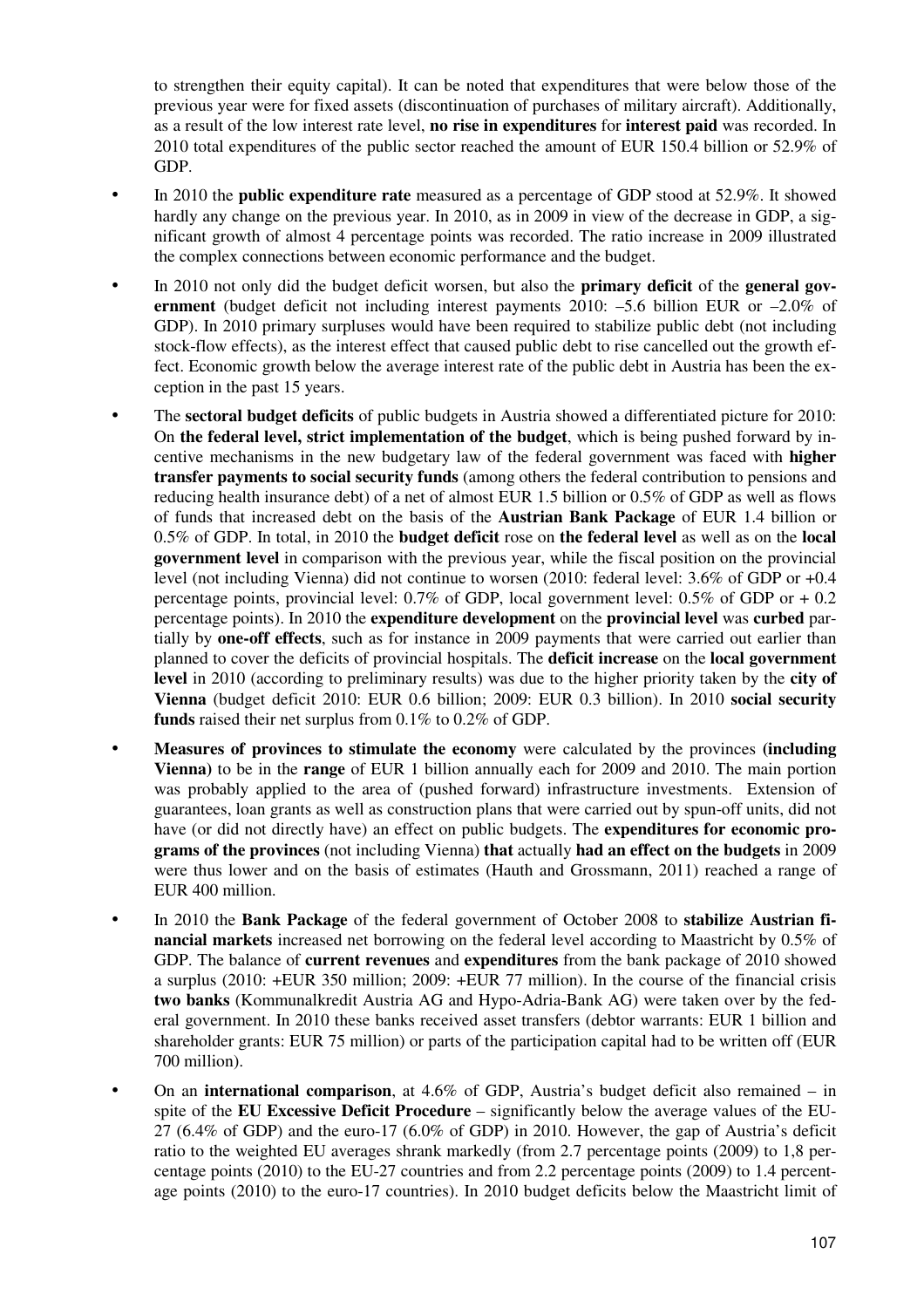3% of GDP were achieved by the EU countries Denmark, Finland, Luxembourg and Sweden as well as Estonia, which had a budget surplus.

#### General Government Debt according to Maastricht 2010

- The **public debt quota according to Maastricht** rose considerably in 2010 in face of the high deficit and special items that increased debt (e.g. bank participation capital, shareholdings of Verbund AG, loans granted to Greece, borrowing to finance residential construction loans, etc.): Austria's public debt level rose by EUR 14.2 billion or 2.6 percentage points to EUR 205.2 billion or 72.2% of GDP. At the end of 2010 the **federal level** accounted for 87 %, the **provincial level** 8%, the **local government level** (including Vienna) **4**%, and the **social insurance funds** 1% of total public debt.
- The **participation capital** (including miscellaneous funding) that was provided by the **Austrian Federal Government to Austrian banks** to cope with the **financial and economic crisis** reached a magnitude of more than EUR 7 billion at the end of March 2011. By March 2011 EUR 1.2 billion had been paid of the **aid measures** agreed upon **for Greece** in May 2010 (lending to Greece in the amount of a total of EUR 2.3 billion). Both of these financial aid measures raised the **public debt level** (however as a rule not the budget deficit). If this financial aid is repaid in 2011 and the following years, the debt level will be reduced again by the same amounts.
- Federal debt shapes the **public debt structure** in Austria: The federal government covers its funding requirements mainly by euro bond issues, which are mainly purchased by foreign investors (in particular in the euro area). In 2010 the share of government bonds held by foreigners fell from 76% (end of 2009) to 75% (end of 2010). The Austrian **bank sector** constituted the most significant **domestic creditor** of public debt with a share of 14%. **Private households** held less than 1% of the total public debt at the end of 2009.
- Although at 72.3% of GDP, on an international comparison, **Austria's debt ratio** (source: EU Commission; stand: May 2011) remained clearly **below the average values** of the euro-17 (85.4% of GDP) and the EU-27 (80.2% of GDP), it considerably exceeded the reference values for public debt according to Maastricht in the amount of 60% of GDP. At the end of 2010, 12 countries of the Euro area had exceeded the 60% limit.

#### Financial debt of the federal government 2010

- In 2010 **federal debt management** was confronted with complex **market conditions** that had been changing during the time period and that required a prudent strategy, oriented to limiting risk. The triple A rating that has been awarded to the Republic of Austria for a long time contributed to the comparatively favorable refinancing conditions granted to the federal government.
- Compared to Germany, **Austria's liquidity and risk surcharge** for 10-year bonds, which reached the highest value in the course of the financial market crisis at almost 110 basis points (March 2009), was reduced to about 40 basis points in 2010.
- The adjusted **federal government's financial debt** (not including own holdings of federal securities) reached the amount of EUR 176,8 billion or 62.2% of GDP at the end of 2010 and was thus EUR 8.1 billion or 4.8% above the previous year's value. The **share of foreign currency debt** of the adjusted financial debt (after swaps) amounted to only 2.2% at the end of 2009 (end 2009: 3.0%).
- The portfolio of **federal loan receivables** from the **provinces** (Burgenland, Carinthia, Lower Austria, Salzburg, Vienna) rose to a total of EUR 5.8 billion (end of 2009) to EUR 6.3 billion (end of 2010). The increases in Lower Austria, Salzburg and Carinthia were offset in the provinces of Burgenland and Vienna. This **domestic form of financing** of the provinces through the Austrian Federal Financing Agency (Österreichische Bundesfinanzierungsagentur) cleared a substantial portion of the total **financial debt of the provinces** (end of 2009: 70% including Vienna).
- At EUR 25.3 billion (2009: EUR 32.4 billion) the **funding volume (federal government gross borrowing)** was lower than the previous year. **Euro government bonds** once again served as primary financing source in 2010 with an average term of 10.7 years (2009: 9.9 years).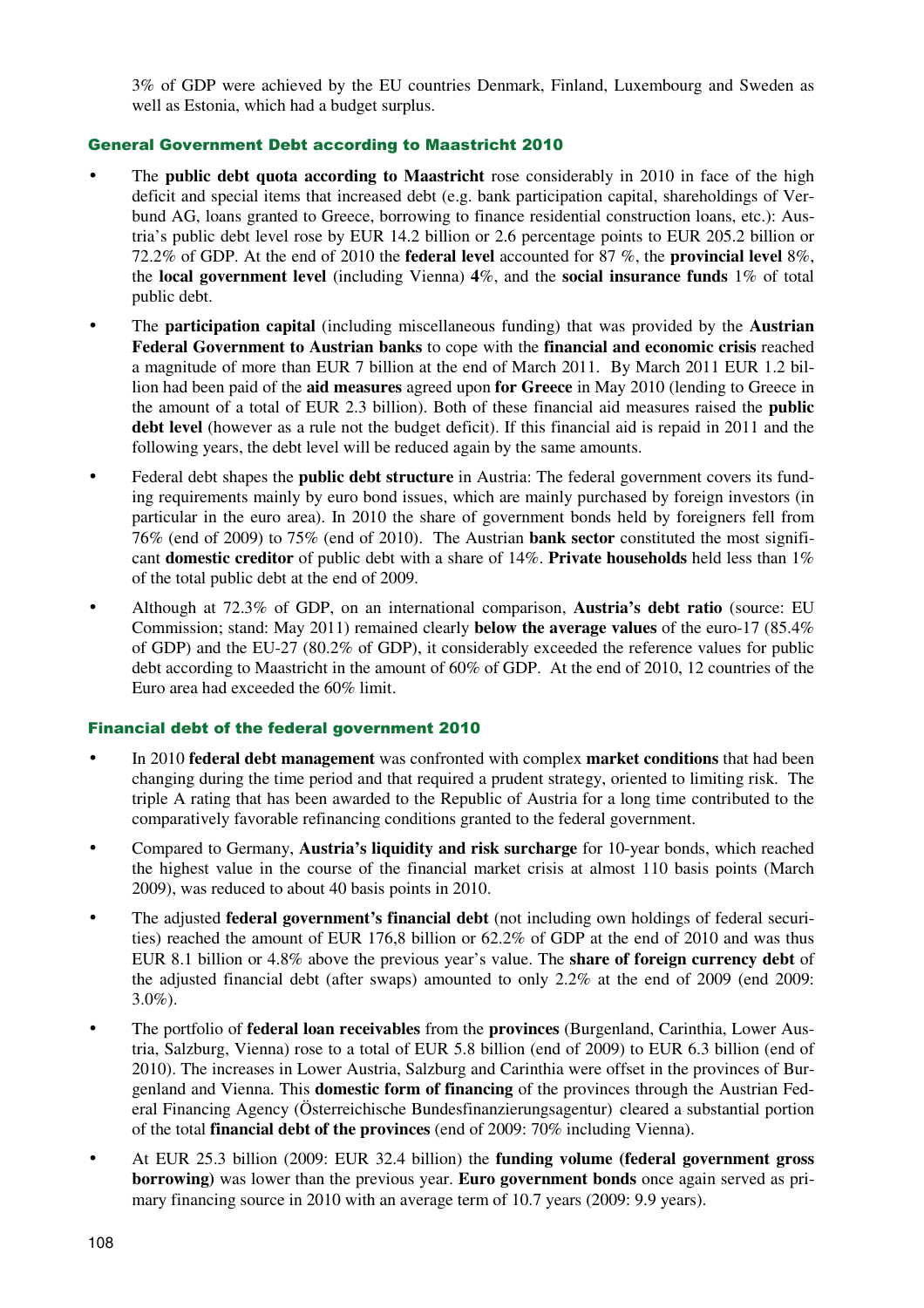- **In 2010 interest servicing of financial debt (including "miscellaneous expenditures")** fell from a net point of view to EUR 5.7 billion (2009: EUR 6.7 billion) in spite of high new borrowing. The recorded (administrative) interest servicing of the federal government for the financial debt was less than the actual interest expense as a result of one-time items (additional revenues of EUR 1.2 billion due to bonds issued above par). The average **nominal interest rate** of the **federal financial debt** did not change on the year before (2009 and 2010: 4.1%).
- For 2011 in the federal budget estimate a total expenditure of EUR 7.7 was forecast (2011: In**terest expenditures:** EUR 7.5 billion; **miscellaneous expenditures** EUR 0.2 billion). This amount is likely to be lower, although it is assumed there will be a rise in interest expenses).
- A **very low interest-rate sensitivity** of **interest cash flows** can be derived from the structure of financial debt: Adjusted financial debt (after swaps) has a long period to maturity, more than 8 years, and 96% of the liabilities have fixed interest rates. For **2011** a range of effective duration of 5.0 to 7.0 has been planned.

### 7.3 Structure and Development of the General Government Revenues and Expenditures 2006 to 2010

- Looking at the **structure of expenditures** of the **general government**, the following overview becomes evident:
	- Public **transfer payments to third parties** (social payments to private households and subsidies to companies) tie up 65% of the **expenditures of the general government**.
	- Less than 30% of expenditures are spent **on the production of public goods and services** (wages and salaries, material costs) and about 5% for **interest payments** on public debt.
	- Only approximately 2% of total expenditures are spent (directly) on **gross capital formation**.
- The **increase** in **expenditures of all public budgets** (general government according to ESA 95) in Austria was at about an average of 4.3% p.a. in the period under review, 2006 to 2010, and thus above nominal GDP growth.
- **Transfer payments to market producers** (subsidies and investment grants with a total share of expenditures of 12%) showed the highest increases at 5.3% p.a. on average in the period 2006 to 2010. In this connection the largest expenditure areas were **health care** (mainly the inpatient care; provincial hospitals) and **transport** (quasi-government entities of provincial and local governments), which together absorbed more than 50% of the total transfer volume. This expenditure category contains the investment grant for **Austrian Airlines** in 2008 in the amount of EUR 0.5 billion as well as grants to create assets to two **nationalized banks** in the amount of EUR 1.8 billion.
- From 2006 to 2010 **monetary transfer payments to private households** at approximately 37% of government expenditure volume developed analogously to **total public expenditure growth** (average +4.3% p. a.). Monetary social benefits account for approximately 60% of monetary payments of social security funds (mainly pensions) and approximately 20% of pension payments of central, local and provincial authorities. Further important expenditure components are, among other things, family grants, unemployment payments, childcare payments, home-attendance allowance. In particular **benefits according to the unemployment insurance law** and **pension payments**  showed an above-average development in the category of monetary transfers.
- With a most-recent share of 18% of total expenditures, **government staff expenditures** (compensation of employees) showed an increase of 3.6% p.a. on average in the period under review. The development of personnel costs seems to have gone hand in hand with a slight rise in government employment in these five years.
- With a most-recent share of 5%, **interest payments** on the public debt rose by only 0.5% in the years 2006 to 2010 in spite of a considerable expansion of debt, due to a decreasing market interest rate level.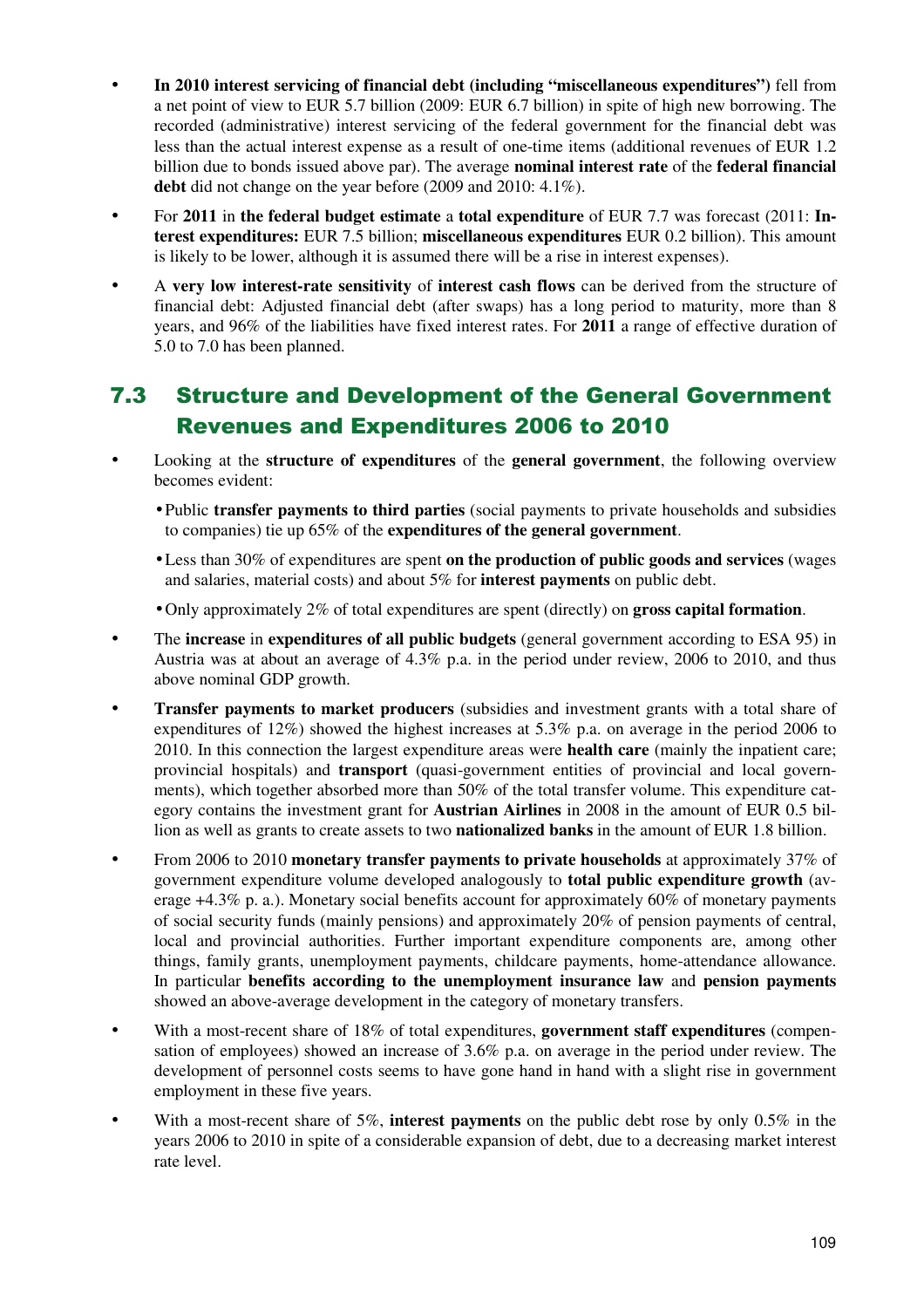- For years **public expenditures** for **investments**, according to ESA 95, have been extremely low. In 1997 and 2001 **spin-offs** caused a significant decrease of public investments (spin-offs of hospitals and market-oriented services on the federal and local levels). Also the **revised recording of ÖBB (Austrian Federal Railways) infrastructure investments** since March 2011 is not reflected in government gross investments, but mainly in transfers to market producers. Additionally the significance of local-government owned real estate enterprises in the private sector is increasing. Also **leasing financing** has taken place on all government levels (according to the Association of Austrian Leasing Companies in the range of EUR 4.6 billion), which as a rule are recorded as intermediate consumption. If one adds those investments to **government investments** that were made by "**previous state-owned units",** then **gross investments of the government (including spun-off units)** reached a range of EUR 6.1 billion or 2.1% of GDP. In 2010 the largest investor remained the **local government level** with a share of 40%.
- On the **revenue side, taxes and social security payments** at over 90% of revenues of the government were a decisive contribution to financing public expenditures. Additional funding sources were **sales** (among other things charges for services at hospital and local nursing homes and local care facilities), **investment income** (interest, dividends, licensing fees) as well as **transfers** (among other things, court fees, guarantee charges, student tuition fees (until 2008)) to the government, which are, however, insignificant measured by their share of about  $4\%$  and  $3\%$  respectively of total revenues.
- On the **revenue side**, between 2006 and 2010 **tax revenues** were in the range of +7.4% to -4.9% (2009) and on average reached a growth of 2.8% p.a. Initially, the tax reform 2004/05 reduced tax receipts. Subsequently, however, tax revenues rose extremely vigorously until the end of 2008. The financial and economic crisis and the tax reform 2009 led to a marked decrease in tax revenues in 2009. In 2010 an increase of 2.9% was recorded.
- The **actual social contributions** developed dynamically until 2008 as a result of increasing employment and hikes in contributions. In 2009 the slump in this revenue category was not very distinctive as a result of measures conducive to employment and a higher federal contribution to pensions. From 2006 until 2008 actual social security contributions showed increases of more than 4% p.a. In 2009 and 2010 growth fell to 1.2% and 1.9%.
- The total **public revenue increase** stood on average at 2.8% p.a. between 2006 and 2010; a decrease of 2.0% was recorded in 2009 and an increase of 2.5% in 2010.
- There are close connections among the four sub-sectors of the government: Although the tax shares of the individual levels of government that are regulated according to the Financial Equalisation Act are recorded directly as tax revenue of the respective body (recipient) and the Financial Equalisation Act 2008 (FAG) provided for a shift of transactions to collective transactions, in 2010 **intergovernmental transfer revenues** of the **provinces** covered 40% (2009: 45%) and those of **local governments** 15% (2009: 16%) of total revenues. In particular, as a result of the federal contribution to pensions (deficiency guarantees and compensatory allowances), the **social security funds**  made up 29% (2010) of revenues of the general government. Additionally in 2010 the federal government made special payments to reduce the deficits of statutory health insurance.
- It is obvious from the **expenditure side**, that in essence the **federal level** (co)finances services that are performed by other public entities (province-employed teachers, investment contributions for residential housing, environment and infrastructure until 2008, federal contributions to finance hospitals, demand allocations according to the Fiscal Equalisation Act 2008 (FAG), grants for sewage disposal and water supply (waste water management)). In 2010 total transfer payments between the federal government, provinces, local governments and social security funds reached approximately EUR 29 billion (that is 16% of total expenditures); of that amount approximately EUR 21 billion was accounted for by payments of the federal government. Since 2008 **federal transfer payments** to **social security funds** have risen dramatically, which also reflects the expansion of services in the social insurance area (e.g. increasing home-attendance care funds, high and advanced adjustment of pensions in 2009, changes in the special retirement scheme for manual workers and long-time insured persons ("Hacklerregelung").